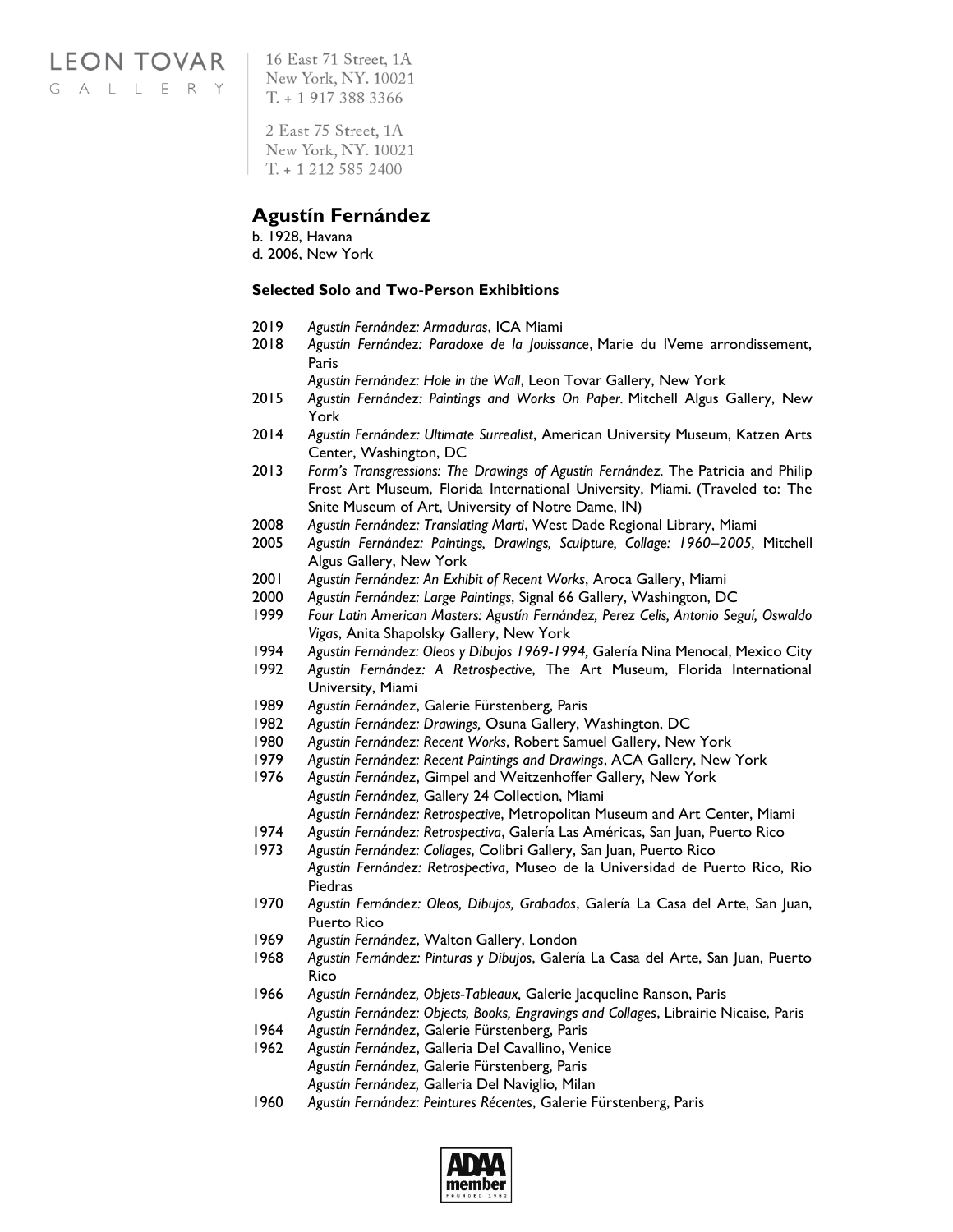# **LEON TOVAR**

GALLERY

16 East 71 Street, 1A New York, NY. 10021  $T. + 19173883366$ 

2 East 75 Street, 1A New York, NY. 10021  $T. + 12125852400$ 

- 1959 *Agustín Fernández: Pinturas y Dibujos*, Museo de Bellas Artes, Caracas *Agustín Fernández: Pinturas y Dibujos*, Galería Contemporánea, Caracas *Agustín Fernández: Pinturas y Dibujos*, Circulo de Bellas Artes, Maracaibo, Venezuela
	- *Agustín Fernández,* Bodley Gallery, New York
- 1958 *Agustín Fernández*, Condon Riley Gallery, New York
- 1955 *Agustín Fernández*, Duveen-Graham Gallery, New York
- 1954 *Agustín Fernández: 15 Paintings*, Pan American Union, Washington DC *Agustín Fernández: Óleos,* Gouaches, Galería Lyceum, Havana
- 1953 *Agustín Fernández,* Galería Bucholz, Madrid
- 1952 *Agustín Fernández,* Galería Sociedad Nuestro Tiempo, Havana
- 1951 *Agustín Fernández Expone Oleos*, Galería Lyceum, Havana

#### **Selected Group Exhibitions**

- 2017 *Jose Gomez Sicre's Eye: Works from AMA's Collection,* Art Museum of the Americas, Washington, DC
- 2012 *Constellations: Constructivism, Internationalism and the Inter-American Avant-Garde*, Art Museum of the Americas, Washington, DC
- 2010 *Ways of Worldmaking: Notes on a Passion for Collecting—Selected Work from the Dr. Arturo and Liza Mosquera Collection of Contmeporary Art*, The Freedom Tower, Miami Dade College, Miami

*La Otra Realidad, Una Historia del Arte Abstracto Cubano,* Museo de Bellas Artes, Havana

2008 *Visiones: 20th Century Latin Art, Selections from the Nassau County Museum of Art*, The Boca Raton Museum of Art, FL *The Figure Past and Present: Selections from the Permanent Collection,* The Patricia

and Phillip Frost Art Museum, Florida International University, Miami

- 2007 *Project for a Revolution in New York,* Matthew Marks Gallery, New York
- 2006 *Exquisite Corpse—Cadáver Esquís*, Mitchell Algus Gallery, New York *Drawing on the Wrong Side of the Brain*, Haim Chanin Fine Arts, New York *Geometry and Gesture from the Collection*, Art Museum of the Americas, Washington, DC
- 2005 *La Barbacoa in Focus with a Selection of Works by 33 Cuban Painters*, Cernuda Arte, Coral Gables, FL
- 2004 *Cundo Bermúdez*, *Agustín Fernández, Emilio Sánchez,* ACA Galleries, New York *Latin American Visionaries*, Anita Shapolsky Gallery, New York

*Hope and Glory: The Enduring Legacy of Oscar B. Cintas*, Miami Art Central, Miami

- 2003 *Important Cuban Artworks: Volume One*, Cernuda Art, Coral Gables, FL
- 2002 *Contrasts in Latin American Art: Perez Celis, Agustín Fernández, Gian Carlo Puppo*, Anita Shapolsky, New York
- 1998 *A Walk Through the Paper Forest: Latino Prints and Drawings from the Collection of El Museo del Barrio*, traveling exhibition organized by the Gallery Association of New York State.

*Agustín Fernández, Byron Galvéz, Fernando Casasempre, Juan Calderón, Pedro Caballero, Sebastián, Shinki*, Schwartz and Martinez Art Gallery, Coral Gables, FL *In Context: Hans Bellmer, Victor Brauner, Joseph Cornell, Agustín Fernández, Wifredo Lam, Roberto Matta, Carlos Merida,* 123 Watts Gallery, New York

1997 *9 Cuban American Artists*, Kingsborough Community College Art Gallery, Brooklyn, NY

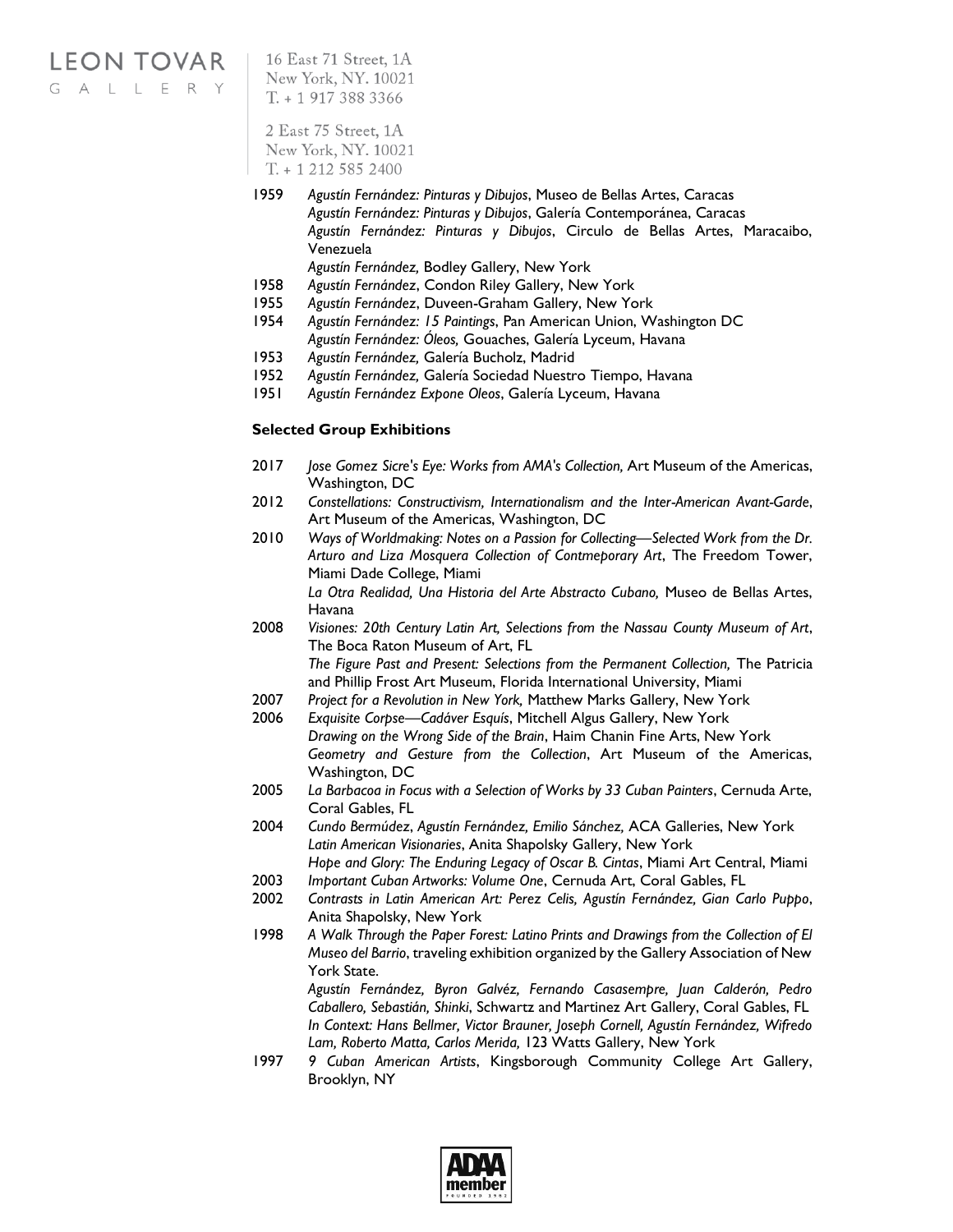## **LEON TOVAR**

GALLERY

16 East 71 Street, 1A New York, NY. 10021  $T. + 19173883366$ 

2 East 75 Street, 1A New York, NY. 10021  $T. + 12125852400$ 

> *The Coincident Eye: Hans Bellmer, Agustín Fernández, Robert Mapplethorpe,* 123 Watts Gallery, New York *Breaking Barriers: Selections from the Museum of Art's Permanent Contemporary*

- *Cuban Collection*, Museum of Art, Fort Lauderdale, FL 1996 *The Sexual Environment*, Anita Shapolsky Gallery, New York
- 1993 XXXXVIII Salon de Mai, Musée d'Art Moderne de la Ville de Paris *Perez Celis, Victor Chab, Jose Luis Cuevas, Agustín Fernández, Omar Rayo, Fernando de Szyszlo, Mario Toral,* Anita Shapolsky Gallery, New York *Cuban Artists of the Twentieth Century* Museum of Art, Fort Lauderdale. FL *Contemporary Latin American Art*, Anita Shapolsky Gallery, New York
- 1992 *Latin Power*, Anita Shapolsky Gallery, New York *The Americas*, Anita Shapolsky Gallery, New York
- 1991 XXXXVI Salon de Mai*,* Musée d'Art Moderne de la Ville de Paris, Paris, France.
- 1990 XXXXV Salon de Mai*,* Grand Palais, Paris
	- *El Último 20 de Mayo en el Exilio*, The Embassy Gallery of International Art, Coral Gables, FL

*New Acquisitions: The Metropolitan Collection*, The Art Museum, Florida International University, Miami

Paper Visions III, A Biennial Exhibition. Works on Paper by 24 Contemporary Latin *American Artists*, Housatonic Museum of Art, Housatonic Community College, Bridgeport, CT

*LatinArt '90,* Anita Shapolsky Gallery, New York

- 1989 XXXXIV Salon de Mai*,* Musée d'Art Moderne de la Ville de Paris, FL *Retrospectiva de Pintores Cubanos*, Cuban Museum of Art and Culture, Miami *Four Cuban Masters*, Galería Bacardi, Miami
- 1988 *Latin American Drawings from the Barbara Duncan Collection*, Archer M. Huntington Art Gallery, University of Texas, Austin

*The Latin American Spirit: Art and Artists in the United States, 1920–1970,* The Bronx Museum of Art, New York. (Traveled to: El Paso Museum of Art, TX; San Diego Museum of Art, CA; Instituto de Cultura Puertorriqueña, San Juan, Puerto Rico; Center for the Arts, Vero Beach, FL)

*Cintas Fellows Revisited: A Decade After,* Main Library, Metro-Dade Cultural Center, Miami

1987 *Outside Cuba/Fuera de Cuba*, Jane Voorhees Zimmerli Art Museum, Rutgers University, NJ. (Traveled to: The Museum of Contemporary Hispanic Arts, New York; Miami University Art Museum, Oxford, OH; Museo de Arte de Ponce, Ponce, Puerto Rico; Center for the Fine Arts, Miami) *Latin American Treasures from Miami's Private Collections*, Center for the Fine Arts,

Miami

*Erotica*, Acanthus Gallery, Coral Galbles, FL

- 1985 *Arte Hispanoamericano de Hoy*, De Armas Gallery, Miami, FL
- 1983 *José Martí en el Museo Cubano*, Cuban Museum of Art and Culture, Miami *Second Latin American Exhibition*, De Armas Gallery, Miami *José Marti, Poems; Agustín Fernández, Lithographs, The Artmobile*, Miami-Dade Public Library System, Miami
- 1980 *Living Masters of Latin America*, Oklahoma Art Center, Oklahoma City *Latin American Exhibition*, De Armas Gallery, Miami
- 1978 *Twentieth Year of the Cuban Diaspora*, Metropolitan Museum and Art Center, Virginia Gardens, FL

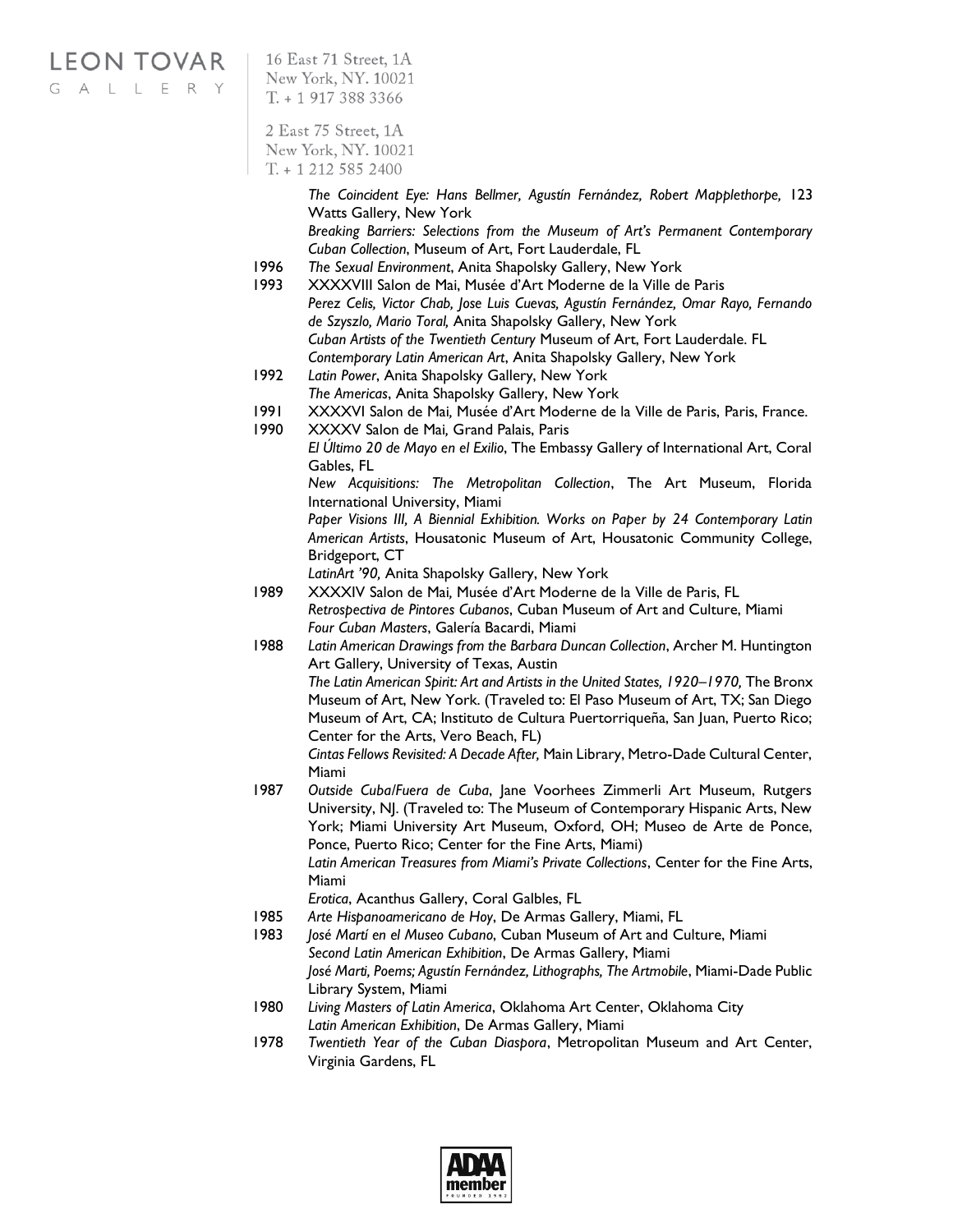**LEON TOVAR** 

GALLERY

16 East 71 Street, 1A New York, NY. 10021  $T. + 19173883366$ 

2 East 75 Street, 1A New York, NY. 10021  $T. + 12125852400$ 

> *Contemporary Latin American Art: The Esso Collection of the Lowe Art Museum and Latin American Artists of the Southeastern U.S.*, Lowe Art Museum, University of Miami, Coral Gables, FL

> *Recent Latin American Drawings*, Vassar College Art Gallery, Poughkeepsie, NY *Hispanic-American Artists of the United States: Argentina, Bolivia Chile, Cuba, Uruguay*, Museum of Modern Art of Latin America, Washington, DC

1976 *First Exhibit of Modern Painting by Cuban Artists*, The Continental National Bank of Miami, coordinated by the Cuban Museum of Art and Culture, Miami *Latin American Horizons*: *1976*, Ringling Museum of Art, Sarasota, FL (Traveled to: The Metropolitan Museum and Art Center, Miami)

*Retrospectiva de pintura Cubana. Reencuentro Cubano*, Centro Comunitario de la Pequeña Habana, Miami, coordinated by the Cuban Museum of Art and Culture *Latin American Prints*, Center for Inter-American Relations, New York

- 1975 *La Colección Martinez Cañas de Arte Latino Americano del Siglo Veinte*, The Metropolitan Museum and Art Center, Miami
- 1974 Tercera Bienal de San Juan del Grabado Latinoamericano, Instituto de Cultura Puertorriqueña, San Juan, Puerto Rico

*Latin American Prints from the Museum of Modern Art,* Center for Inter-American Relations, New York

*Recent Accessions to Art of the Americas,* University Art Museum, University of Texas, Austin

*Cubans in New York '74*, Cisneros Gallery, New York

*Tres Bienales del Grabado Latinoamericano: Selección y Obras Premiadas*, Museo de la Universidad de Puerto Rico, San Juan *Bonino en Caracas: Doce Pintores*, Galería Arte y Contacto, Caracas

*Eight Latin American Painters*, Ringling Museum of Art, Sarasota, FL

*Selections from the Permanent Collection*, Museum of Modern Art of Latin America, Washington, DC

- 1972 *Pintura Cubana,* Cuban Museum of Art and Culture, Miami
- 1971 *Twelve Artists from Latin America*, Ringling Museum of Art, Sarasota, FL (Traveled to: Isaac Delgado Museum of Art, New Orleans, LA)
- 1970 *Latin America: New Paintings and Sculpture*: *Juan Downey, Agustín Fernández, Gego, Gabriel Morera*, Center for Inter-American Relations, New York Primera Bienal de San Juan del Grabado Latinoamericano, Instituto de Cultura Puertorriqueña, San Juan, Puerto Rico *Four Latin American Painters*, New Orleans Museum of Art, LA
- 1969 *Le livre comme oeuvre d'art,* Musée d'Art Moderne de la Ville de Paris
- 1968 XXIV Salon de Mai, Musée d'Art Moderne de la Ville de Paris, Pari
- 1967 *Latin-American Art 1931–1966*, Museum of Modern Art, New York XXIII Salon de Mai*,* Musée d'Art Moderne de la Ville de Paris G*roupe,* Galerie Jacqueline Ranson, Paris
- 1966 *Recent Acquisitions: Painting and Sculpture,* Museum of Modern Art, New York XXII Salon de Mai, Musée d'Art Moderne de la Ville de Paris
- *Tanguy-Dali-Bellmer-Fernández-Roy*, Galerie Andre-Francois Petit, Paris 1965 *Picabia, Edgar Iene, Agustín Fernández*, Galerie Fürstenberg, Paris
- *Salon Comparaison*, Musée d'Art Moderne de la Ville de Paris 1964 *Comparaisons: dixième anniversaire*, Musée d'Art Moderne de la Ville de Paris XX Salon de Mai, Musée d'Art Moderne de la Ville de Paris
- 1963 XIX Salon de Mai, Musée d'Art Moderne de la Ville de Paris
- 1962 XVIII Salon de Mai, Musée d'Art Moderne de la Ville de Paris

*L'Art Latino-Americain a Paris*, Musee d'Art Moderne de la Ville de Paris

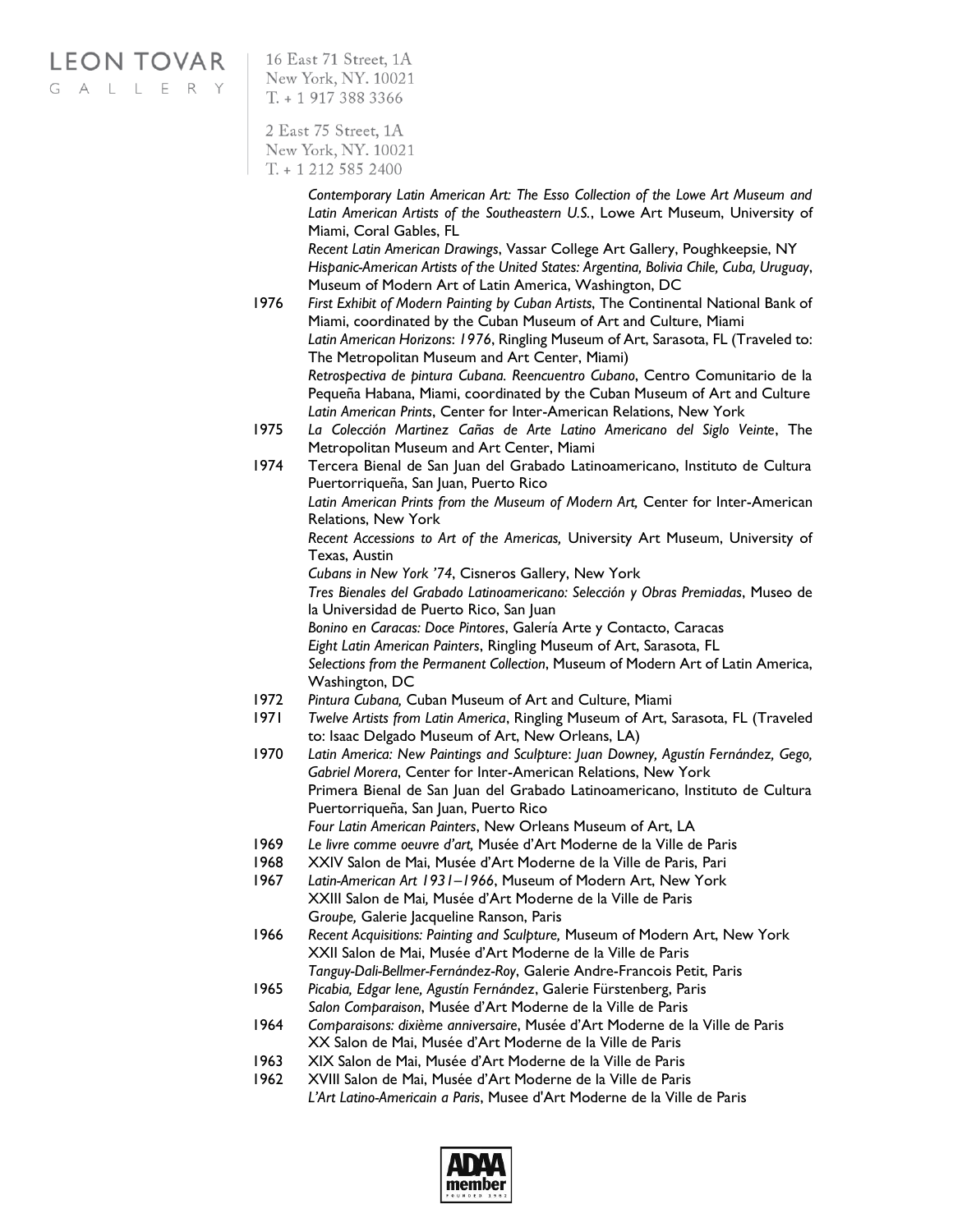# LEON TOVAR | 16 East 71 Street, 1A

G A L L E R Y

New York, NY. 10021  $T + 19173883366$ 

2 East 75 Street, 1A New York, NY. 10021  $T. + 12125852400$ 

> *Salon de Mai au Japon*, Le Journal Maïnichi, Tokyo *Neuf Peintres Neuf*, Galerie du Cercle, Paris

- 1961 *Art Cubain Contemporain*, Galerie Du Dragon and Galerie Weiller, Paris XVII *Salon de Mai,* Musée d'Art Moderne de la Ville de Paris *Primer Congreso Nacional de Escritores y Artistas Cubanos*: *Exposición de Pintura, Grabado y Cerámica*, Museo Nacional de Bellas Artes, Havana *Anti-Processo*, Galleria Brea, Milan *Salon Comparaison*, Musée d'Art Moderne de la Ville de Paris
- 1960 XVI Salon de Mai, Musée d'Art Moderne de la Ville de Paris *Pintura Contemporánea Cubana*, Casa de las Américas, Havana (Traveled to: Instituto Nacional de Bellas Artes, Mexico City; Museo de Bellas Artes, Caracas; Facultad de Arquitectura de Montevideo, Uruguay; Museu de Arte Moderna, São Paulo)
- 1959 *Artes Plásticas*, Galería Lyceum, Havana *The United States Collects Pan American Art*, Art Institute of Chicago *Exposición Pintura Contemporánea Cubana*, Universidad de Santo Tomás de Villanueva, Havana V Bienal de São Paulo*,* Parque Ibirapuera, São Paulo
- 1958 *Painting and Sculpture Acquisitions*, Museum of Modern Art, New York
- 1957 IV Bienal de São Paulo*,* Parque Ibirapuera, São Paulo
- 1956 *Exposición Homenaje a Guy Perez Cisneros,* Galería Lyceum*,* Havana *Cuba en Venezuela*, Galería de la Habana, Caracas *El Retrato en la Pintura Moderna*, Galería Cubana, Havana VIII Salón Nacional Pintura y Escultura, Museo Nacional de Bellas Artes, Havana
- 1954 *Plástica Cubana Contemporánea: Homenaje a José Martí*, Galería Lyceum, Havana

#### **Selected Collections**

Art Museum of the Americas, Organization of American States, Washington, DC Brooklyn Museum of Art, New York Cabinet des Estampes, Bibliothèque National, Paris Cintas Foundation, Miami Círculo de Bellas Artes, Maracaibo, Venezuela El Museo del Barrio, New York Jack S. Blanton Museum of Art, University of Texas, Austin JPMorgan Chase Collection, New York Library of Congress, Washington, DC Lowe Art Museum, University of Miami, Coral Gables, FL Miami-Dade Public Library, Miami Museo de Arte Moderno La Tertulia, Cali, Colombia Museo de Arte de Ponce, Ponce, Puerto Rico Museo Nacional de Bellas Artes, Havana, Cuba Museum of Art, Nova Southern University, Fort Lauderdale, FL Museum of Latin American Art, Long Beach, CA Museum of Modern Art, New York Newark Museum, Newark, NJ New Mexico Museum of Art, Santa Fe, NM New York Public Library, New York Snite Museum of Art, University of Notre Dame, IN Saint Thomas University Library, Houston Patricia and Phillip Frost Art Museum, Florida International University, Miami